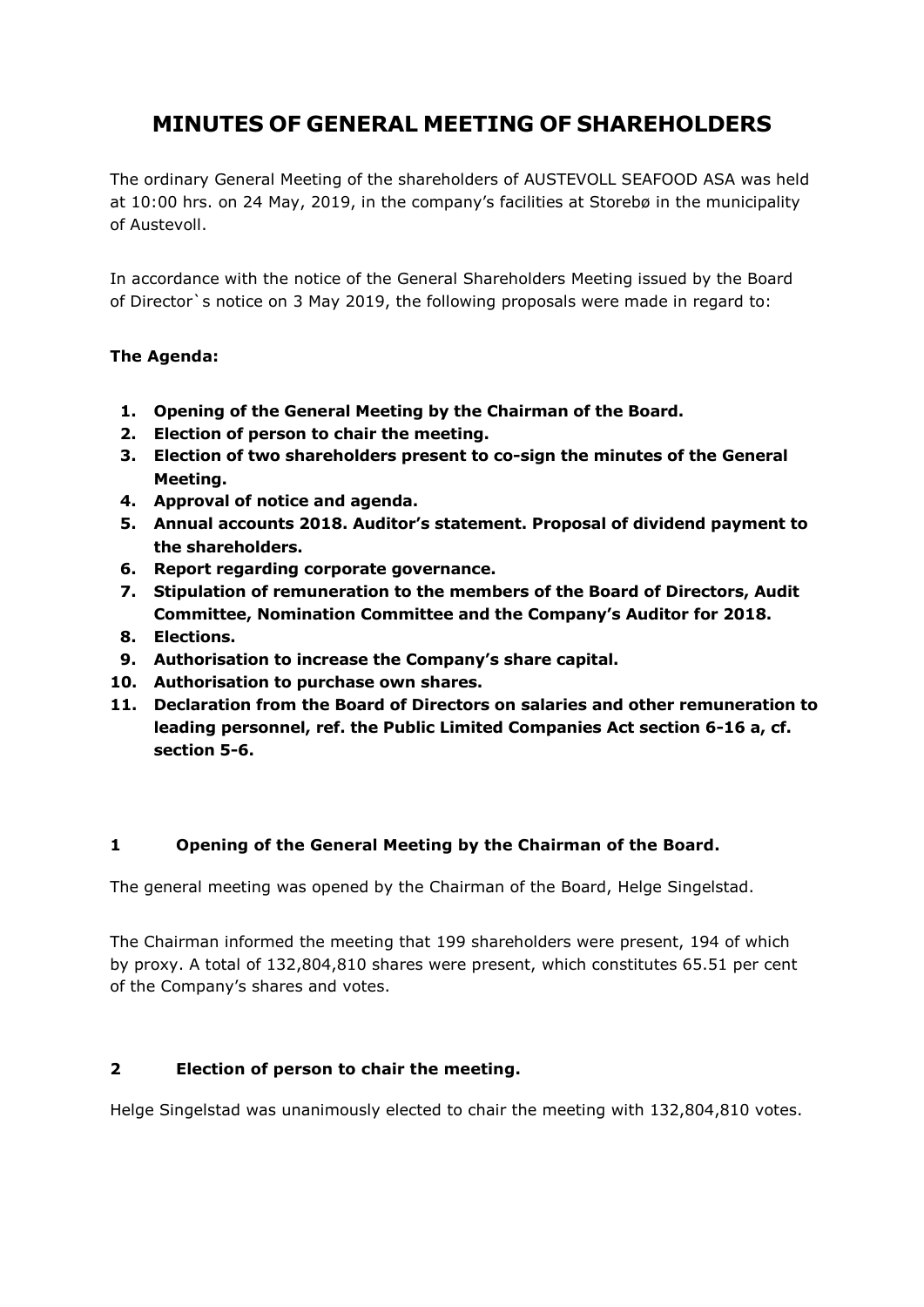### **3 Election of two shareholders present to co-sign the minutes of the General Meeting.**

Oddvar Skjegstad and Eirik Drønen Melingen were unanimously elected to co-sign the minutes along with the Chair.

### **4 Approval of notice and agenda.**

The Chair asked whether there were any comments regarding the notice of the meeting or the agenda. Since no objections were forthcoming, the notice and agenda were thus unanimously approved.

# **5 Annual accounts 2018. Auditor's statement. Proposal of dividend payment to the shareholders.**

The Chair reported on the Company's annual accounts, report and the consolidated accounts for 2018 and the Board`s dividend distribution proposal. The Board proposed allocation of the annual profit of NOK 970,038,843 for 2018 implies that NOK 260,528,034 shall be transferred to other equity while NOK 709,510,809 shall be paid as dividends to the Company`s shareholders. Of the total dividend NOK 3,126,550 are related to the Company`s own treasury shares, and as such not paid out.

The general meeting resolved the following:

"The annual financial statements and report are approved.

*The Company shall pay dividends to its shareholders in the total amount of NOK 709,510,809 equivalent to NOK 3.50 per share. The distribution shall take place by paying equal amounts per share to those registered as shareholders in the company on the date of the General Meeting. The shares of the Company shall be traded ex dividend from and including 27 May, 2019. The dividends shall be paid out to the shareholders on 6 June, 2019.* 

The proposal was unanimously adopted.

### **6 Report regarding corporate governance.**

The Chair made reference to the provisions of section 5-6, fourth paragraph of the Public Limited Companies Act which states that in companies which are obliged to make statement on corporate governance in accordance with section 3-3b of the Norwegian Accounting Act, the ordinary annual general meeting shall include this statement in its deliberations. In the annual report for 2018, the company has described its principles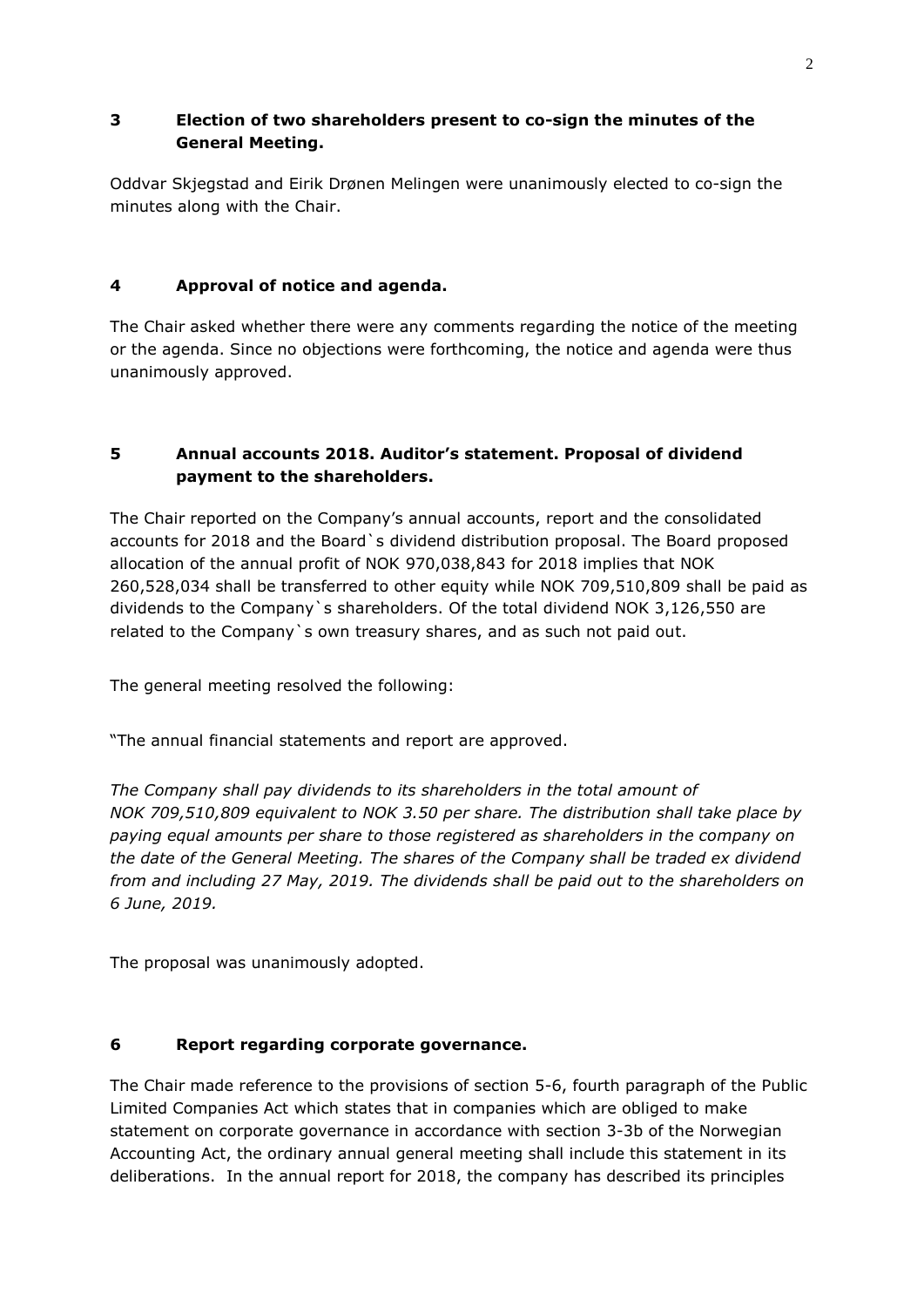and practice for corporate governance, and reference was therefore made to the statement in the annual report. It is not foreseen that the annual General Meeting shall vote on the report, and consequently it is submitted for information.

The General Meeting took note of the report.

## **7 Stipulation of remuneration to the members of the Board of Directors, Audit Committee, Nomination Committee and the Company's Auditor for 2018.**

- a) The Chair told the General Meeting that the Nomination Committee has proposed to award and approve NOK 375,000 to the Chairman of the Board and NOK 250,000 to each member of the Board as remuneration for 2018. The proposal was adopted with 132,804,550 against 260 votes.
- b) A proposal was tabled for remuneration of NOK 50,000 to each member of the Company's Audit Committee for 2018. The proposal was adopted with 132,804,756 against 54 votes.
- c) A proposal was tabled for remuneration of NOK 25,000 to each member of the Company's Nomination Committee for 2018. The proposal was adopted with 132,804,550 against 260 votes.
- d) The Chair tabled the Board's proposal that the Auditor's fees be paid as invoiced and totalled NOK 1,479,000 ref. note 4 in the company's financial statements for 2018. The general meeting adopted the Board's proposal with 132,524,341 against 280,469 votes.

### **8 Elections.**

### **8.1 Board Elections.**

The Chair reported that three of the Board members are up for election this year, and they have all agreed to be re-elected. These are:

Oddvar Skjegstad, Deputy Chairman/Board member. Siren M. Grønhaug, Board member. Eirik Drønen Melingen, Board member.

The Nomination Committee has recommended to re-elect these Board Members.

The Nomination Committee has also recommended to re-elect Oddvar Skjegstad to the post of Deputy Chairman of the Board of Directors.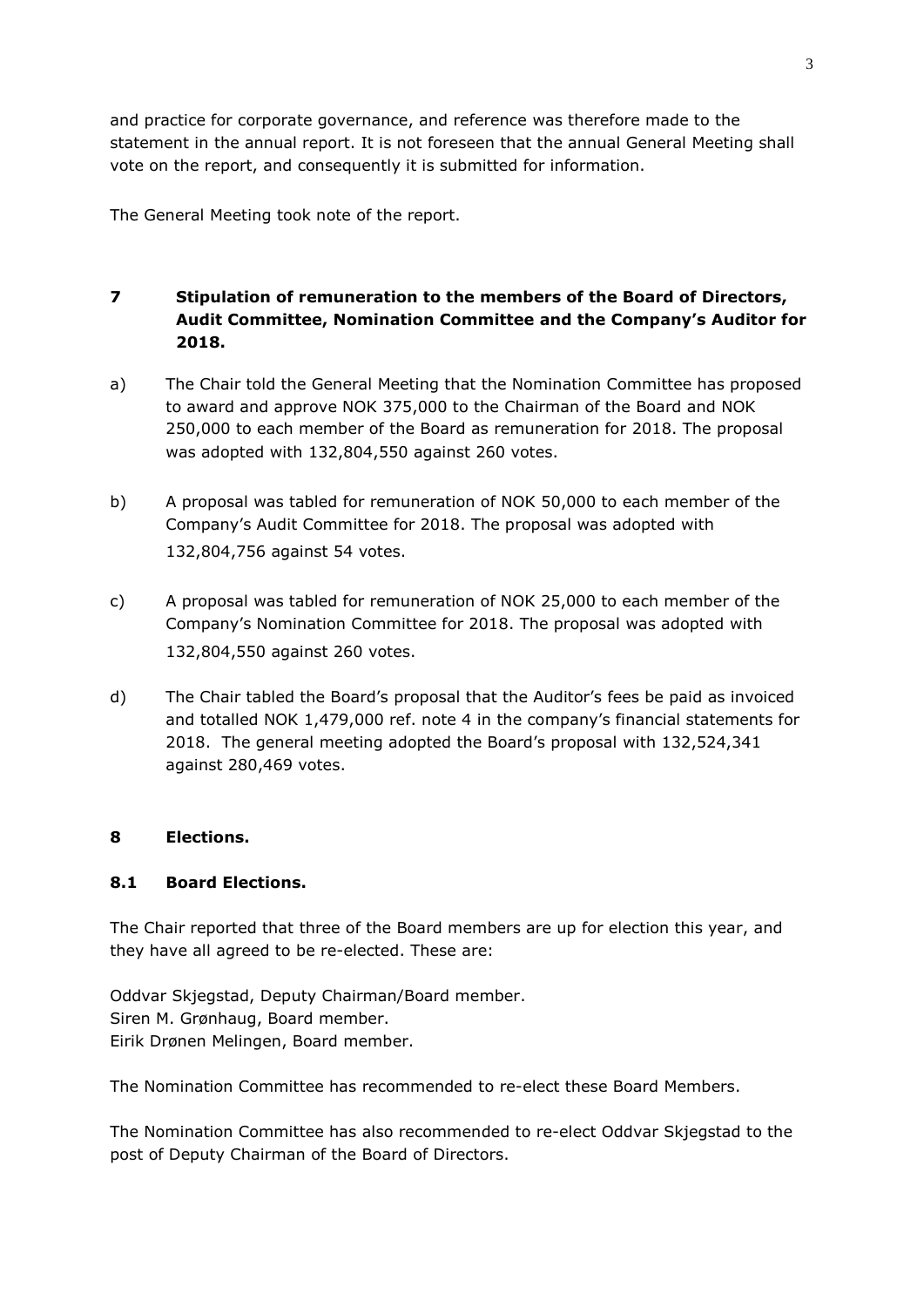The Chair referred to the nominations from the Nomination Committee:

The Nomination Committee recommends the following candidates for the Board of Directors of Austevoll Seafood ASA:

- 8.1 a) Oddvar Skjegstad, for re-election, 2 years.
- 8.1 b) Siren M. Grønhaug, for re-election, 2 years.
- 8.1 c) Eirik Drønen Melingen, for re-election, 2 years.
- 8.1 d) Oddvar Skjegstad, as Deputy Chairman, 2 years.
- 8.1 a) Oddvar Skjegstad was proposed for re-election. No other proposals came forth. Oddvar Skjegstad was re-elected for 2 years with 125,428,310 against 7,376,500 votes.
- 8.1 b) Siren M. Grønhaug was proposed for re-election. No other proposals came forth. Siren M. Grønhaug was re-elected for 2 years with 128,022,120 against 4,782,690 votes.
- 8.1 c) Eirik Drønen Melingen was proposed for re-election. No other proposals came forth. Eirik Drønen Melingen was re-elected for 2 years with 125,926,689 against 6,878,121 votes.
- 8.1 d) Oddvar Skjegstad was proposed for re-election as Deputy Chairman of the Board of Directors. No other proposals were set forth. Oddvar Skjegstad was re-elected as Deputy Chairman with 125,409,986 against 7,394,824 votes.

*Accordingly, the Board of Directors elected by the shareholders consists of the following:*

*Helge Singelstad (Chairman, until 2020), Oddvar Skjegstad (Deputy Chairman, until 2021), Helge Møgster (board member, until 2020), Lill Maren Melingen Møgster (board member, until 2020), Siren M. Grønhaug (board member, until 2021), Eirik Drønen Melingen (board member, until 2021), Hege Charlotte Bakken (board member, until 2020).*

#### **8.2 Election of the Nomination Committee.**

The Chair announced that no members of the Nomination Committee are up for election at this General Meeting.

Committee member Anne Sofie Utne has taken up employment with a competing company, and the main shareholder wishes that a new committee member is elected in her place. Hege Åse Solbakken is proposed for election. No other proposals were set forth.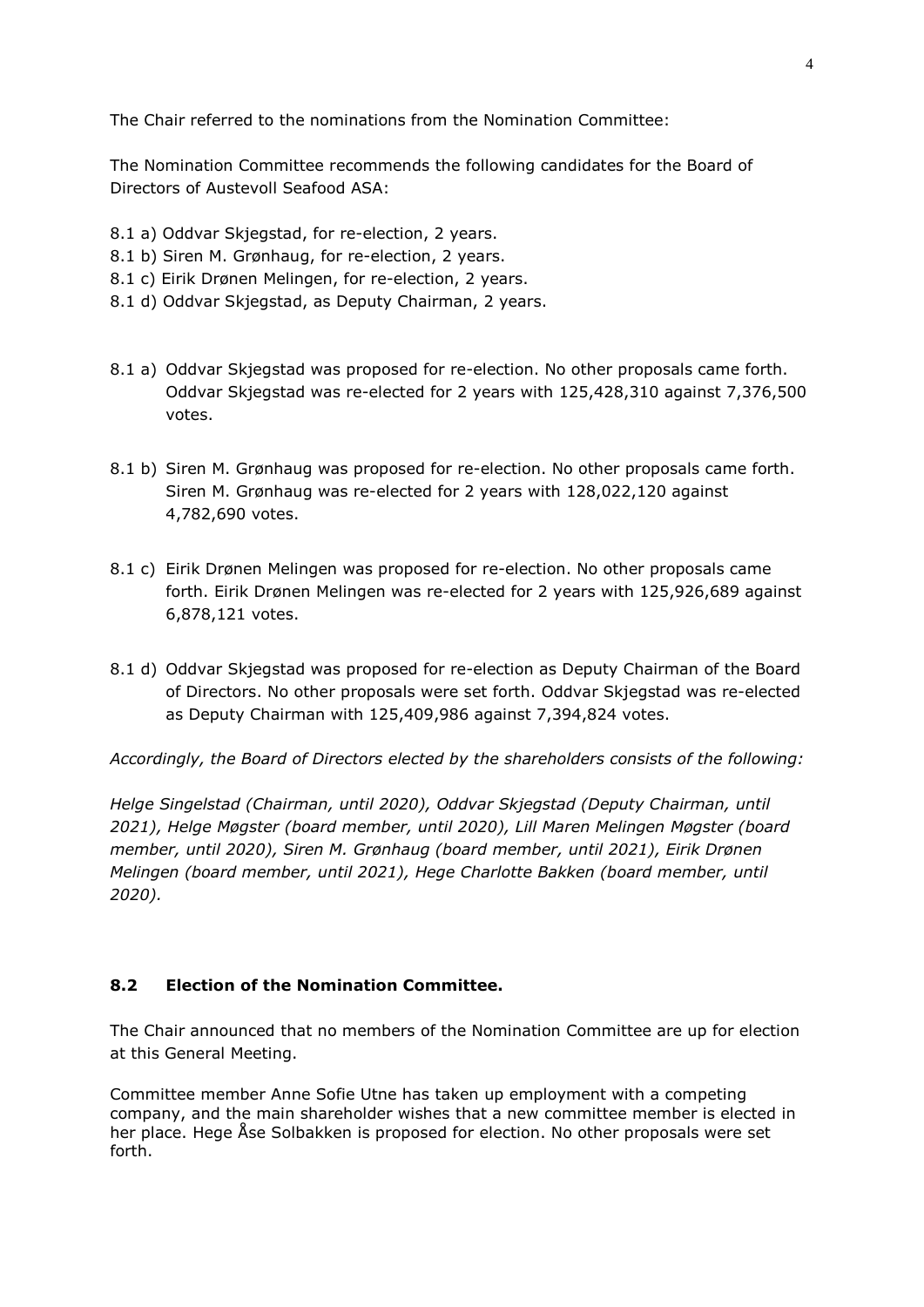Hege Åse Solbakken was elected as member of the Nomination Committee with 132,804,756 against 54 votes.

*Accordingly, the Nomination Committee consists of the following: Harald Eikesdal, Chairman Nils Petter Hollekim Hege Åse Solbakken*

#### **9 Authorisation to increase the company's share capital.**

The Board put forward the following proposal for power of attorney:

- 1. The Board of Directors is granted authorisation to increase the company's share capital by up to NOK 10,135,868 by the subscription and issue of up to 20,271,737 shares each with a nominal value of NOK 0.50.
- 2. This authorisation shall be valid until the date of the company's Ordinary General Meeting in 2020, but not later than 30 June, 2020.
- 3. The authorisation comprises the right to depart from the shareholders' right of priority with regards the subscription of new shares.
- 4. The authorisation covers the right to increase the company's share capital via capital inflow in instruments other than money.
- 5. The authorisation does not comprise resolution regarding mergers, according to the Public Limited Companies Act Section 13-5.

This proposal has been made on the grounds that the Board of Directors requires necessary freedom of action, under appropriate circumstances, to quickly access new capital for the financing of new purchases, acquisitions etc., or to issue new shares as a form of payment for potential acquisitions.

The Board's proposal was adopted with 132,804,550 against 260 votes.

#### **10 Authorisation to purchase own shares.**

The Board of Directors presented the following proposal to the General Meeting regarding authorisation for purchase of the company's own shares: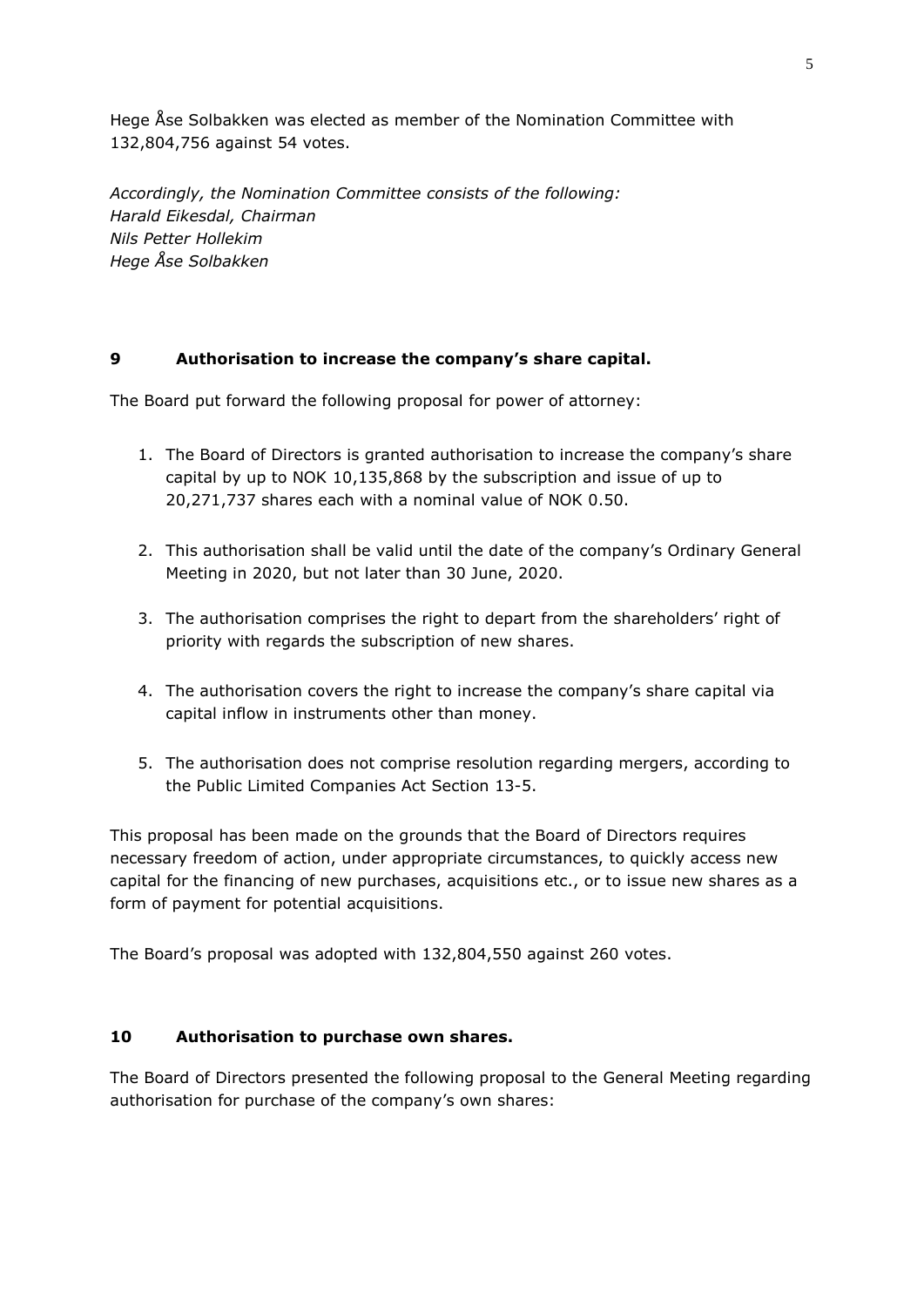- *1. The Board of Directors is granted authorisation to acquire up to 10% of the company's shares, in accordance with the regulations in the Public Limited Companies Act chapter 9 II.*
- *2. The highest nominal value of the shares which the Board of Directors is authorised to acquire is NOK 10,135,868. The lowest price which can be paid per share is NOK 20, and the highest price is NOK 150 per share.*
- *3. Within the framework of the Public Limited Companies Act, the Board of Directors is granted the authorisation to decide upon how to acquire and apply own shares, paying due consideration to the equal rights principle, according to which no one person shall have particular or special benefit of such acquisitions.*
- *4. This authorisation shall be valid until the date of the company's Ordinary General Meeting in 2020, but not later than 30 June, 2020.*

*This proposal has in main been made on the grounds that own shares can, based on requirement, be used as a form of payment for potential acquisitions of other companies and similar.*

The Board's proposal was adopted with 132,556,990 against 109,439 votes. 138,381 abstained.

### **11 Declaration from the Board of Directors on salaries and other remuneration to leading personnel, ref. the Public Limited Companies Act section 6-16 a, ref. section 5-6.**

The Chair read the declaration from the Board of Directors. The Chair reported that the Company does not have share value based remuneration arrangements for leading personnel, and that the declaration shall be submitted for voting as a whole. The declaration was submitted for an advisory vote.

The declaration was approved with 121,327,084 against 11,458,726 votes. 19,000 abstained.

### **Conclusion.**

The Chair informed the meeting that there was no further business to transact, and thanked those present for their attendance.

The general meeting was thereafter declared concluded.